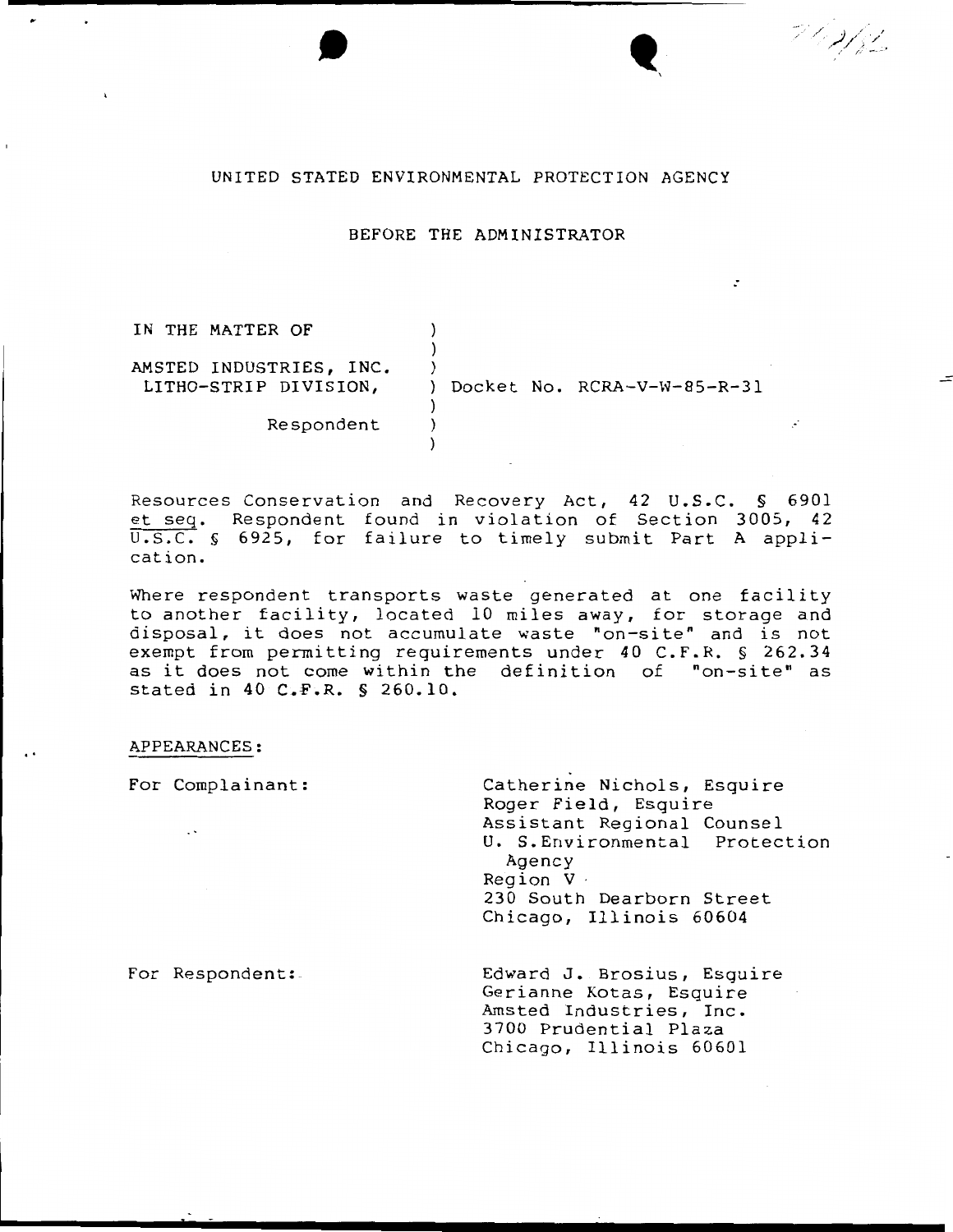### INITIAL DECISION

:

## Introduction:

This matter originated in a complaint issued on June 28, 1985 pursuant to Section 3008 of the Resource Conservation and Recovery Act (RCRA), 42 u.s.c. § 6928. The complaint assessed a total penalty of \$9,500 against respondent, and contained a compliance order.\*

Pertinent provisions of Section 3008 are:

Section  $3008(a)(1)$ : "Compliance orders. - . . . whenever on the basis of any information the Administrator determines that any person has violated *or* is in violation of any requirement of this subchapter the Administrator may issue an order assessing a civil penalty for any past *or* current violation, requiring compliance immediately *or* within a specified time period or both . . . . "

Section  $3008(g)$ : "Civil penalty - Any person who violates any requirement of this subchapter shall be liable to the United States for civil penalty in an amount not to exceed  $$25,000$  for each such violation. Each day of such violation shall, for purposes of this subsection, constitute a separate violation."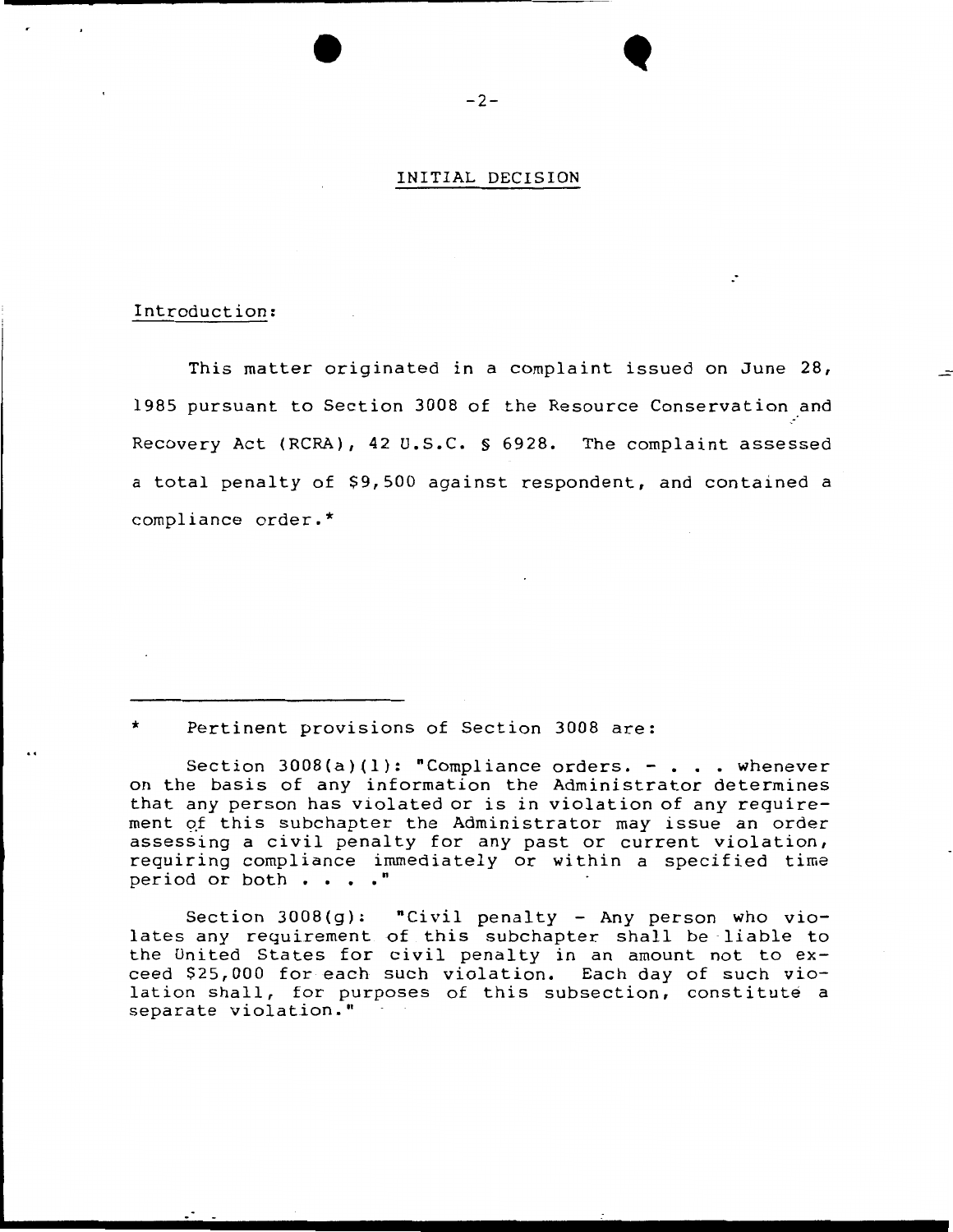The complaint alleged that respondent was in violation of Section 3005 of RCRA, 42 u.s.c. § 6925, in that it owned and operated an existing hazardous waste management facility, as defined by 40 C.F.R. § 260.10, but did not have a permit or interim status; and that respondent had not achieved interim status because it failed to submit a timely permit application pursuant to Section 3005(b) and 40 C.F.R. § 270.10, as required by Section 3005(e) of RCRA. The complaint alleged further that respondent filed a notification as a generator status on August 13, 1980; that it failed to submit Part A application by November 19, 1980, the date required under the appropriate section of RCRA; and that respondent did not file a Part A application until March 12, 1985.

The complaint also alleged that respondent was in violation of certain provisions of Illinois Environmental Protection Act and Regulations adopted by the Illinois Pollution Control Board. The complainant, u.s. Environmental Protection Agency (U.S. EPA), granted the State of Illinois interim authorization to administer a hazardous waste program pursuant to Section 3006(b) . of RCRA on May 28, 1982. Section 3008(a)(2) provides that the complainant may enforce state requlations in

 $-3-$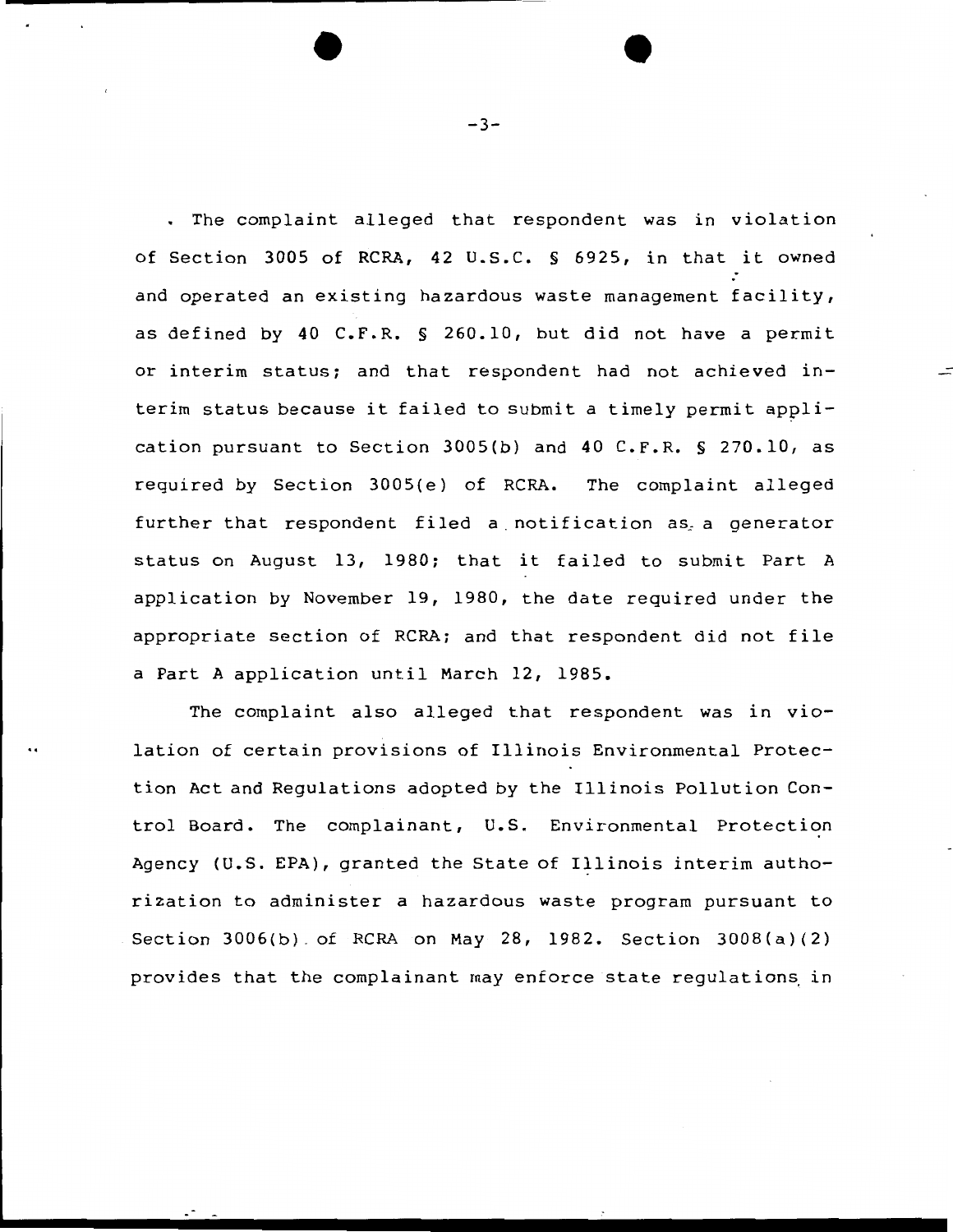states authorized to administer a hazardous waste program under Section 3006(b). The complaint additionally stated that a representative of the Illinois Environmental Protection Agency ( IEPA) conducted an inspection of respondent's facility on November 27, 1984 to determine its compliance with the Illinois Environmental Protection Act and its implementing regulations. Respondent was served with a notice concerning those violations on December 20, 1984. With particular reference to this proceeding, the complaint alleged that respondent was: (1) found to be storing and regenerating spent solvents and paint waste (hazardous waste code F005) for reshipment and disposal; and (2) treating and storing process wastewaters which were EP toxic for chronium; and that both of the waste streams were generated at respondent's plant located at 4800 S. Kilbourn Street, Chicago, Illinois. Approximately a dozen alleged violations uncovered during the inspection, which were in violation of the Illinois Administrative Code (IAC), were also recited in the complaint.

Respondent served its answer to the complaint on July 17, 1985, in which it admitted the violations of the IAC, but alleged these were corrected within the time period allotted by IEPA. (Resp. Answer, at 3, par 7).

 $-4-$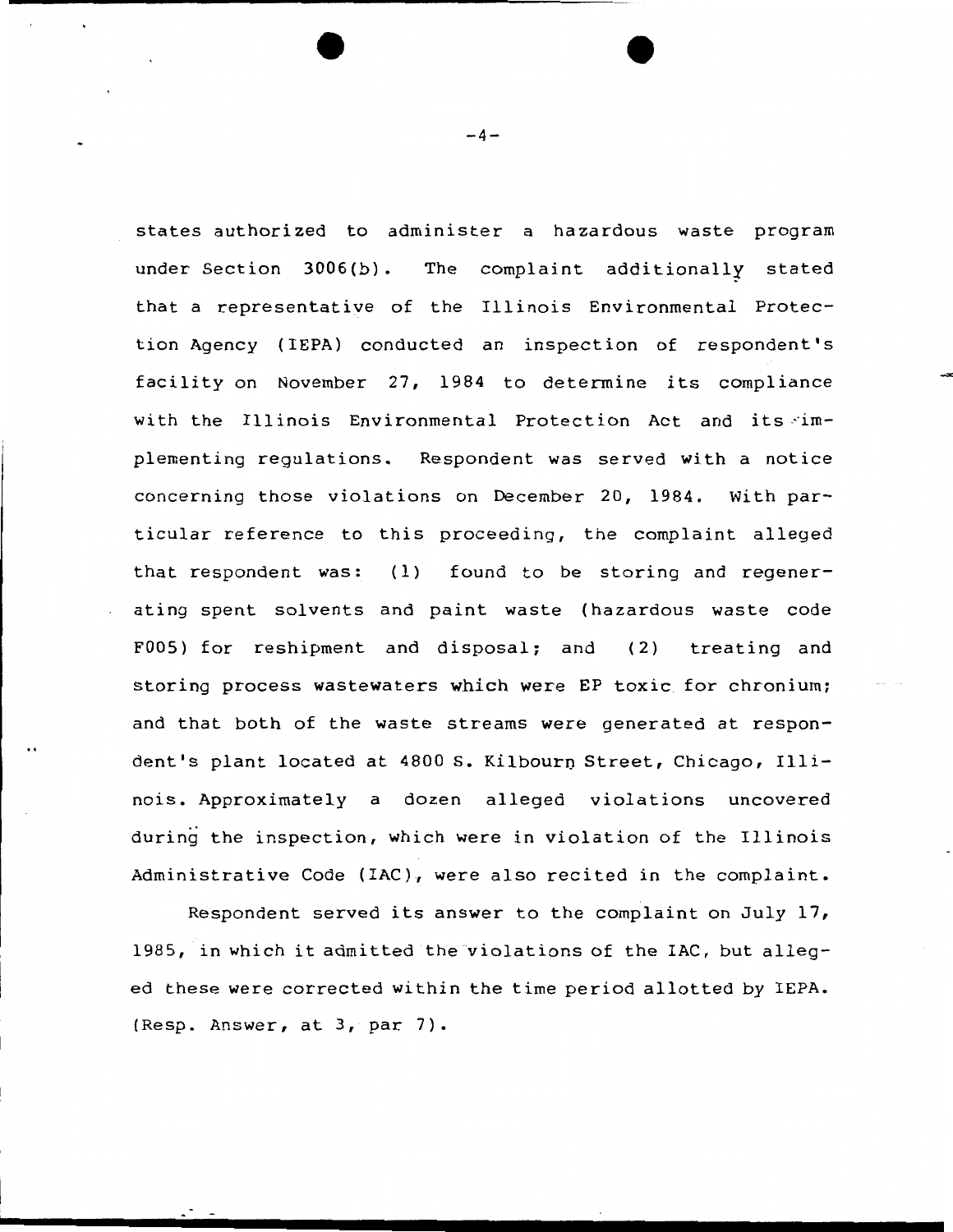Complainant does not seek an imposition of a penalty for the admitted violations of the IAC, but only for respondent's failure to file a Part A application. (Comp. Op Br. at 9).

In its answer, respondent claimed an exemption under 40 C.F.R. § 270.1(c)(2)(v) as the owner/operator of a wastewater treatment unit. Respondent also asserted that it was exempt from 40 C.F.R. § 262.34(a) for the reason that it stored hazardous waste on-site for less than 90 days. ( Resp. Answer at 2 and 3, pars. 6 and 7).

The parties entered into Stipulation to Amend the Complaint (Joint Exhibit 1), prior to the commencement of the hearing. In the Stipulation the complainant withdrew the allegation concerning the-treatment-of wastes contained in paragraph-"5" of the complaint, and amended the second sentence of paragraph "6" to read: "Respondent was found to be storing solvents and paint waste (hazardous waste code F005; See 35 Ill. Adm. Code) reshipment and disposal." The result of this amendment to the complaint was to remove the allegation concerning the treatment and storage of process wastewaters. Consequently the wastewater allegation is not an issue for resolution in this proceeding.

-5-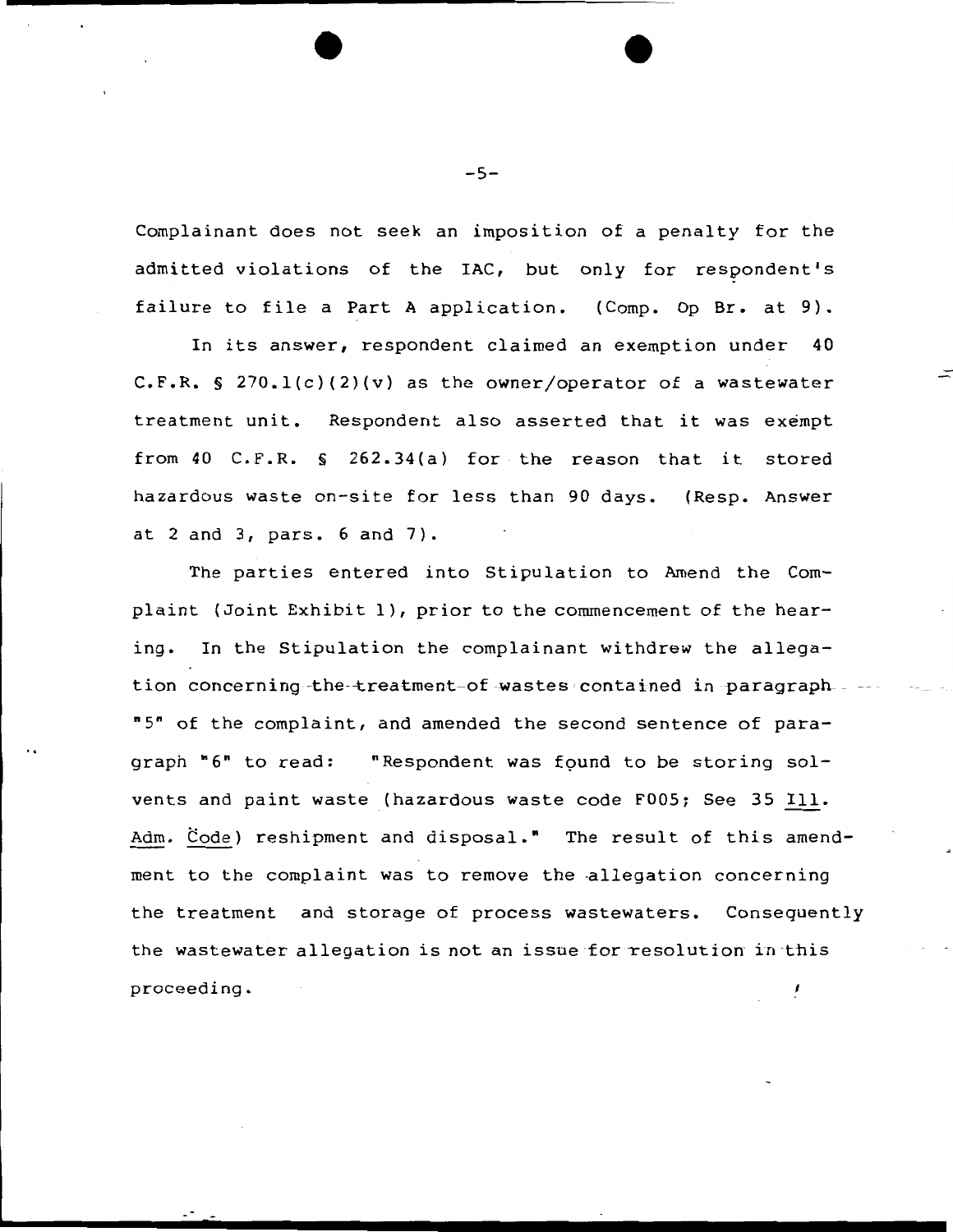# FINDINGS OF FACT

At the commencement of the hearing, parties entered into the following Stipulation of Fact: (Joint Exhibit 2).

1. The respondent, Amsted Industries, Inc., is also known as the Litho-Strip Company.

2. Respondent owns and operates business facilities at 4800 South Kilbourn in Chicago, Illinois and at 7247 South 78th Avenue, Bridgeview, Illinois.

3. The Il inois Environmental Protection Agency { IEPA) inspected respondent's Chicago and Bridgeview facilities on August 19, 1983 and on November 27, 1984.

4. The IEPA informed the respondent of violations discovered during the August 19, 1983 inspections in a letter dated November 14, 1983.

5. Respondent filed notifications pursuant to Section 3010 of RCRA on August 4, 1980. These notifications stated that Amsted Industries, Inc., was a generator of hazardous wastes at both the Chicago and Bridgeview locations.

6. On and after November 19, 1980, two hazardous waste streams identified as as process waste water (D007) and scrap

-6-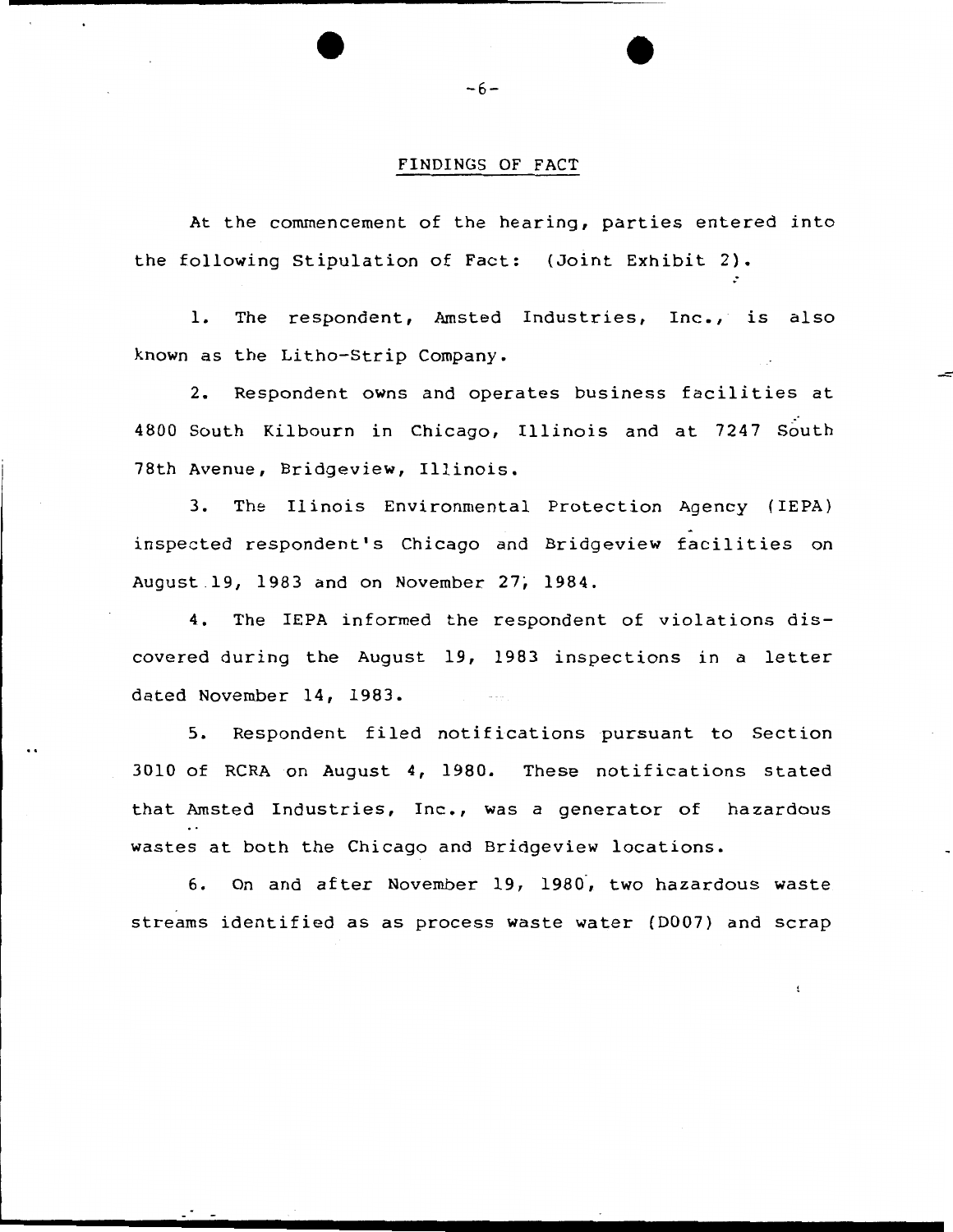paint and solvents (FOOS) were generated at respondent's Chicago facility; these wastes were then shipped to respondent's Bridgeview facility. Until September 1981, the Bridgeview facility generated the same wastes as -the Chicago facility.

8. [sic] At the time of the November 27, 1984 inspection of respondent's Bridgeview facility, respondent did not have a Part A permit application on file or interim status to operate a treatment, storage or disposal facility at either location.

9. The IEPA informed the respondent of violations discovered during the November 27, 1984 inspections in a compliance inquiry letter dated December 20, 1984.

10. Respondent filed a Part A permit application with U.S. EPA on March· 12, 1985 to operate a treatment and storage facility at the Bridgeview plant, located at 7247 South 78th Avenue in Bridgeview, Illinois.

11. u.s. EPA has provided notice of this action to the State of Illinois.

In amplification on the above Stipulation, the following findings are made: The Bridgeview plant was operating and generating hazardous waste compromising paints and solvents- (and

 $-7-$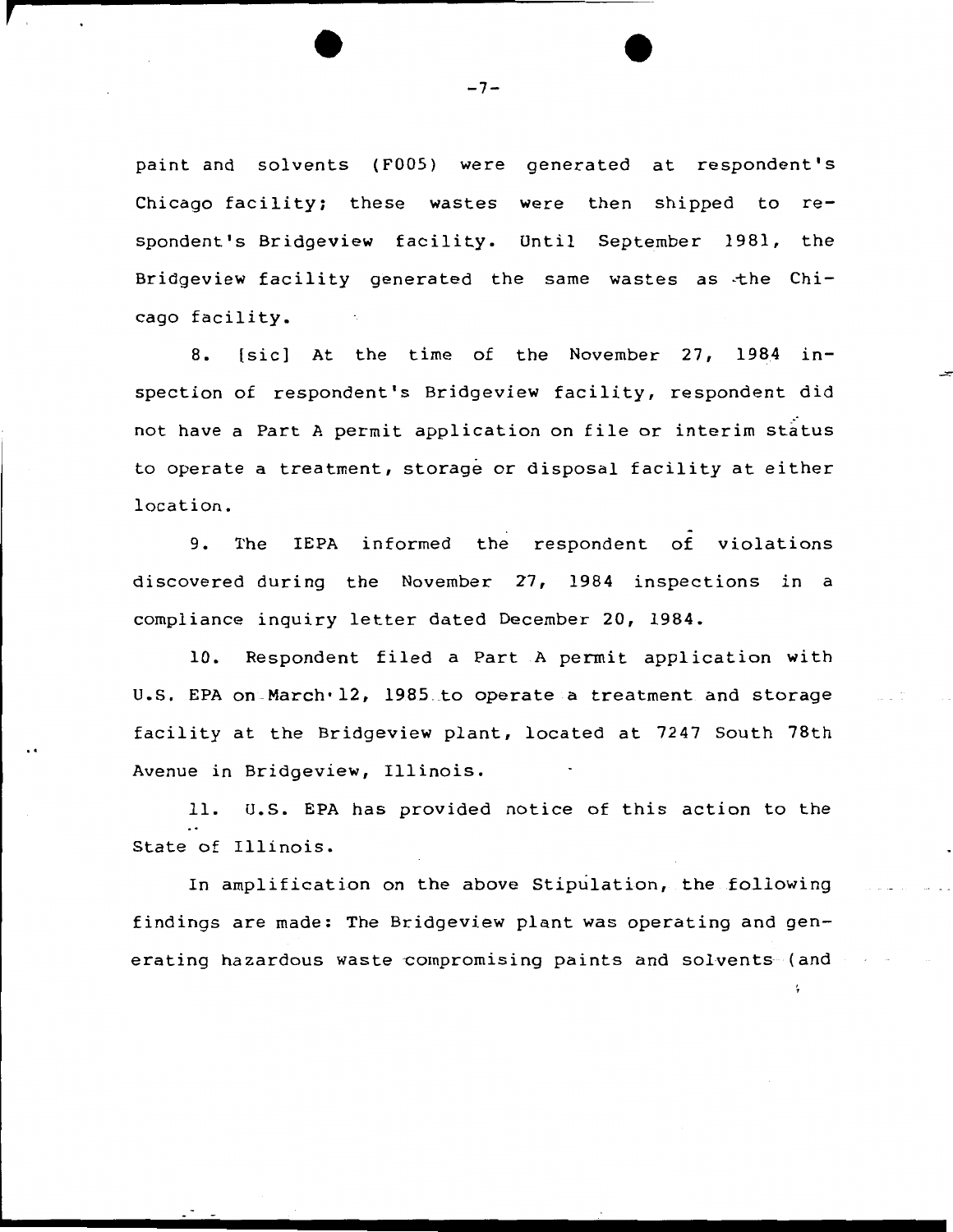process wastewater not in issue here} on November 19, 1980 when the initial Part A permits were required to be filed. The plant also received similar waste from the Chicago plant, but since September 1981 it has only received hazardous waste from the Chicago plant, as the Bridgeview facility by that date had ceased operation and the generation of waste.  $(Tr. at 8)$ . Respondent's Bridgeview facility received two distinct waste streams from the Chicago plant. One was process wastewater (hazardous waste code number D007} and the other was spent solvents and paint waste. There was no commingling and the latter was not introduced into the wastewater treatment facilities, and, in fact, the wastes were kept in two separate parts of the plant.  $(Kx - C-3 at 00028; Tr. at 97)$ .

Bonnie Eleder, (Eleder} during the time pertinent to this proceeding, was an Environmential Protection Specialist with the IEPA. She conducted inspections at respondent's Chicago and Bridgeview facilities. During Eleder's visit to the Chicago facility in August of 1983 she had a conversation with David Leligdon (Leligdon}, Technical Director of respondent, who explained how wastes were generated at the Chicago

-8-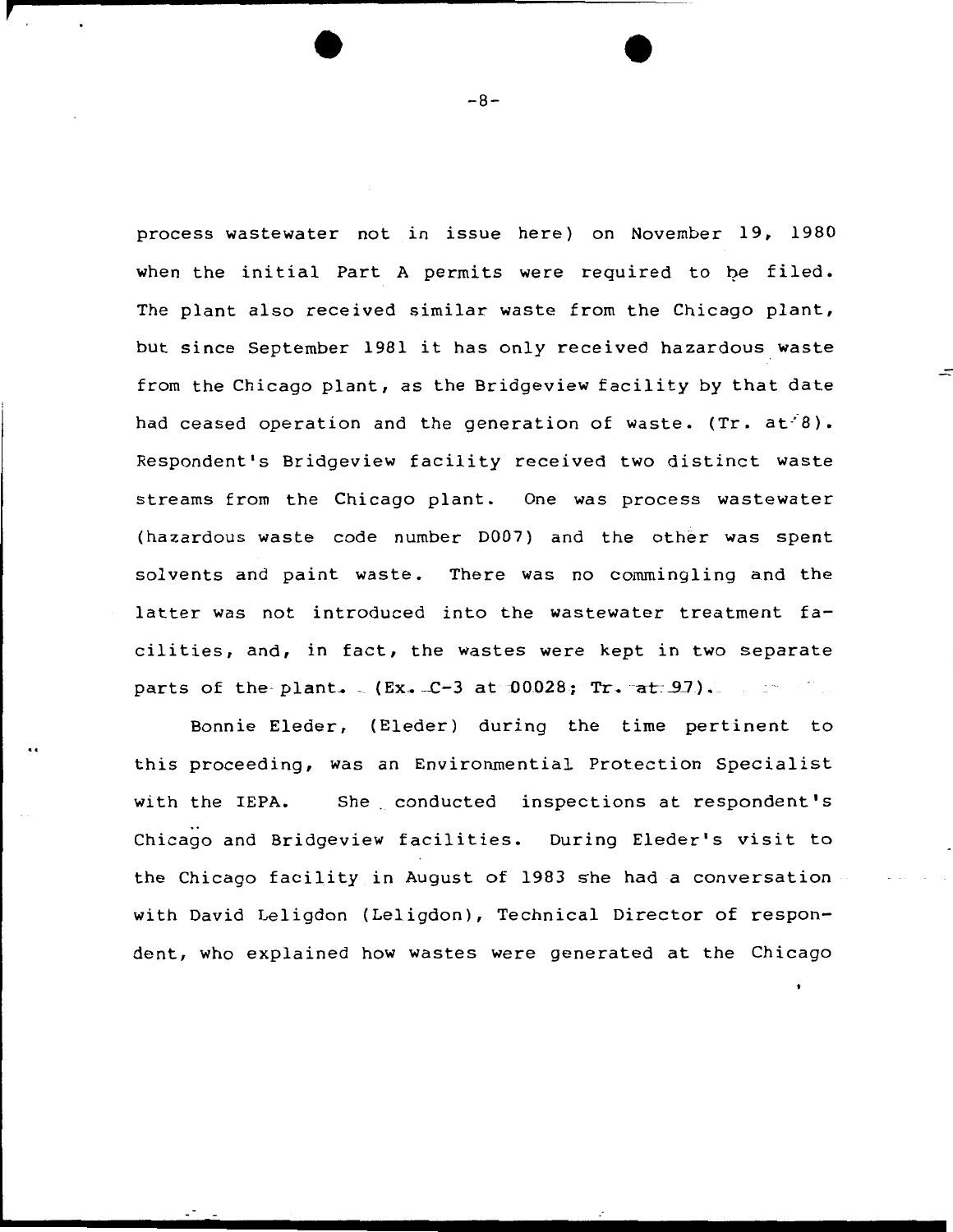facility, and who admitted that solvents and scrap paints that were generated were hazardous wastes. plained that this hazardous waste was sent to the Bridgeview facility for storage until disposal. took the form of it either being sent out for reclaiming or incineration. The waste was transferred from the Chi-Leligdon  $ex-$ This usually cago plant to the Bridgeview facility in 55 gallon drums by truck. The drums remained in storage at the Bridgeview facility as long as necessary to accumulate a truckload. The two facilities are non-contiguous; they are approximately 10 miles apart; and that public roads must be used to go from one facility to the other.  $(Ex. C-9; Tr. 11, 15, 17-20, 74, 91)$ .

Eleder inspected the -Bridgeview facility on August 19 and September 12, 1983. She determined that respondent had not filed a Part A application with U.S. EPA, and that it needed to file this document because it transported waste from Chicago to Bridgeview where it was held for a length of time prior to final removal. Subsequent to the September 1983 Bridgeview inspection respondent was advised in writing by IEPA, on November 14, 1983, of the violations of

-9-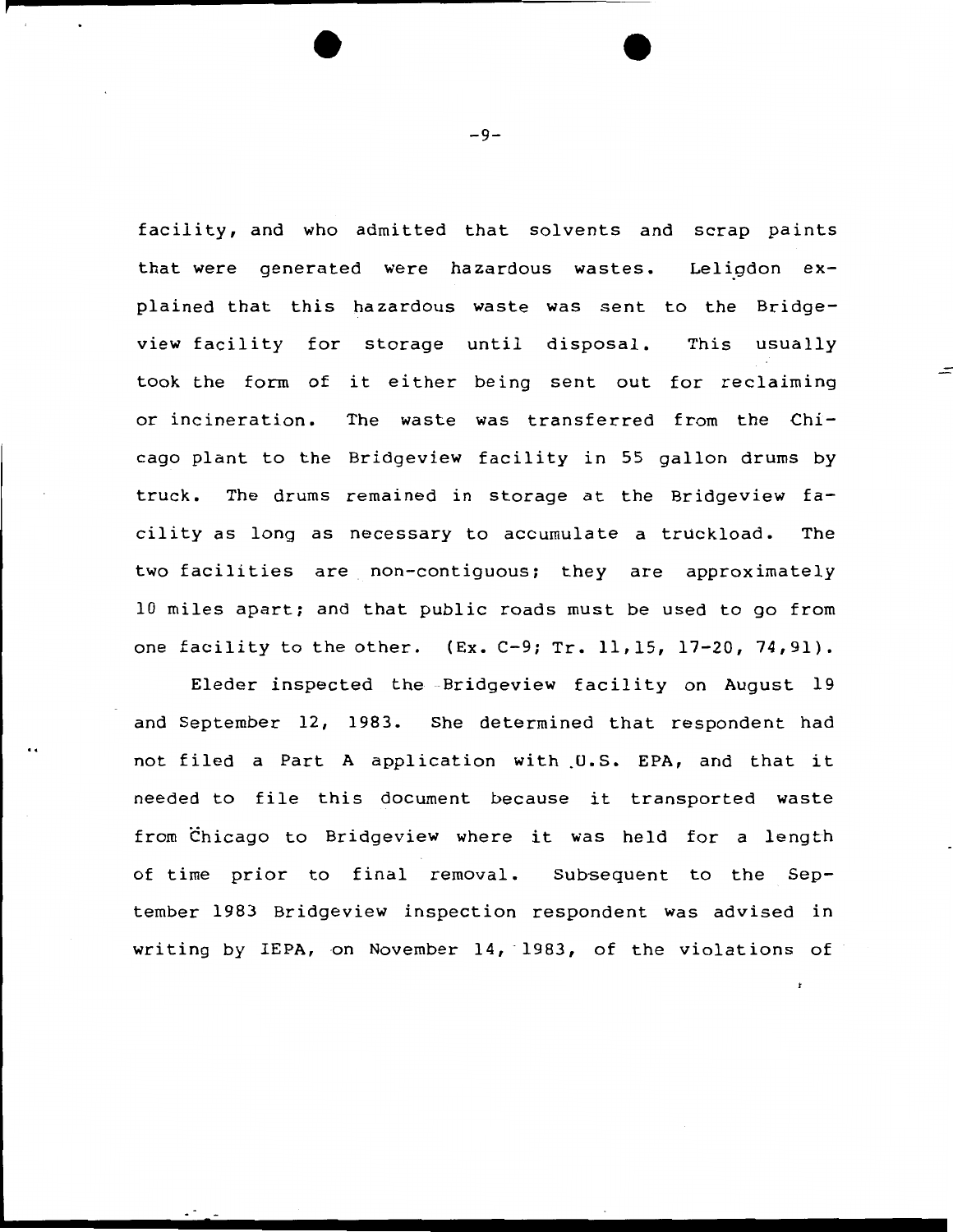the lAC uncovered during the inspection. Among the violations cited was respondent's failure to have a Part A application on file with the U.S. EPA for its facility. Respondent replied in writing on November 23, 1983 in which it outlined remedial actions taken at both its Chicago and Bridgeview facilities. However, respondent was of a view that Part A permit to store the respondent's waste at the Bridgeview facility was not necessary. Its stated reasoning was that respondent considered these two plants "as one" with regard to handling waste; and that no hazardous wastes are stored in excess of 90 days. (Exs. C-12 at 00131, C-15 at 00138, C-17).

On November 27, 1984, another inspection was conducted by Eleder of the Bridgeview facility. At that time respondent was still transporting hazardous waste from the Chicago plant to its Bridgeview facility. In addition to other violations, it was again determined that respondent had not filed its Part A application, and it was so notified of this in a written communication from IEPA on December 20, 1984. (Ex. C-1 at  $00001$ , C-3 at 00028; Tr. at 28-31). On January 22, 1985, a Mr. Kostka, who was associated with respondent, telephoned the IEPA. In

!

..

-10-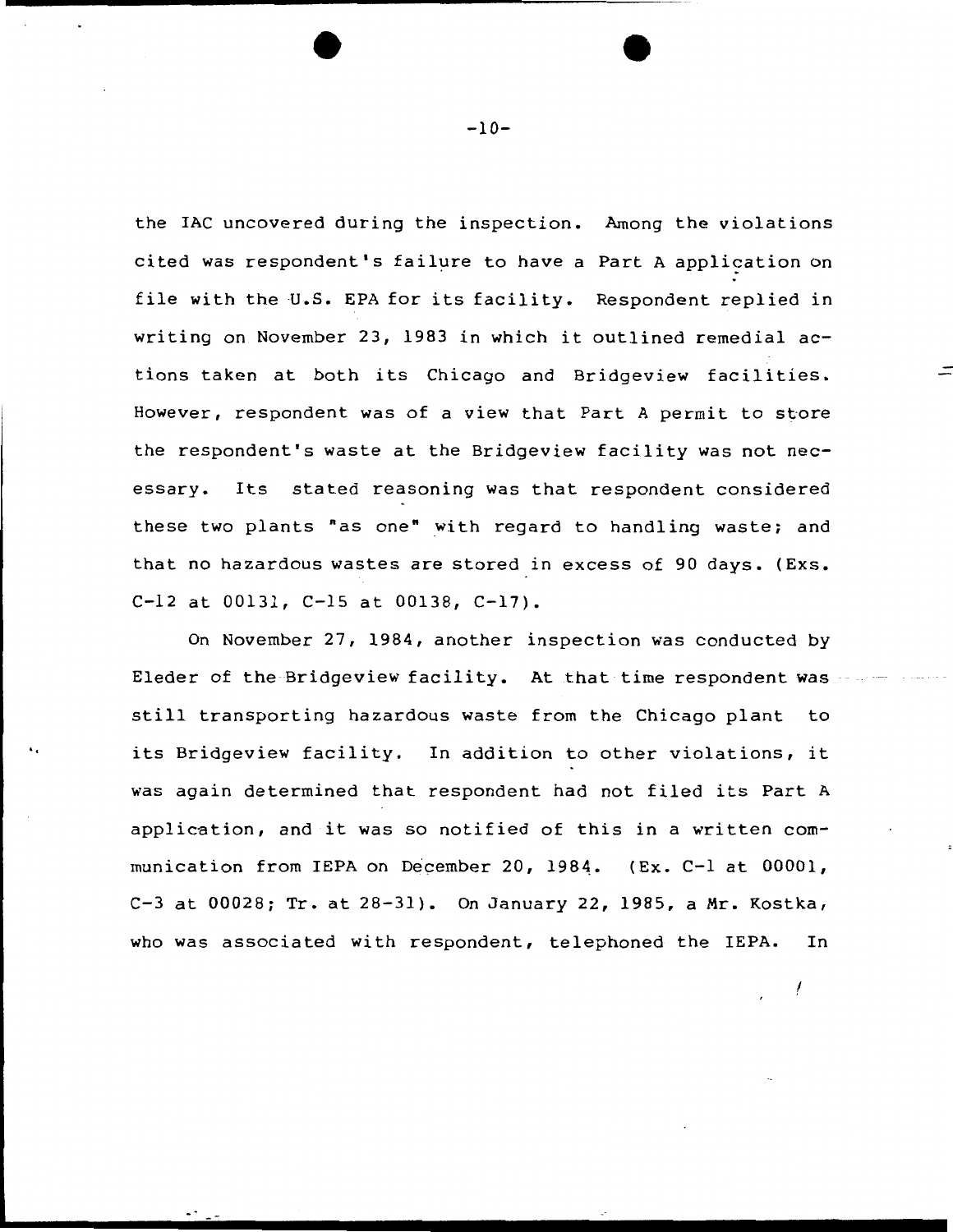pertinent part Mr. Kostka related that the respondent would file a Part A application, which was subsequently received on or about March 11, 1985. {Exs. C-6, C-8 at 00067-00076; Tr. at 41-42).

# DISCUSSION AND CONCLUSIONS OF LAW

Put simply, the issue is whether or not respondent was required to file Part A application by the November 19, 1980 time frame stated in RCRA. If it were, the next issue for resolution is the amount of penalty that should be assessed against respondent for the violation. Any reliance by respondent upon 40 C.F.R. 270.1(e)(2)(v), dealing with the wastewater treatment unit, as a defense to the violation is  $mis$ placed. The amended complaint removed the allegation concerning the treatment and storage of wastewater (EPA hazardous waste number D007) • The proceeding concerns solely the discrete waste of scrap paints and solvents (number F005) and that is the only and legitimate issue for the · resolution here. The heart of respondent's defense is that it is exempt from Section 3005 of RCRA permitting requirements under the provisions of

-11-

..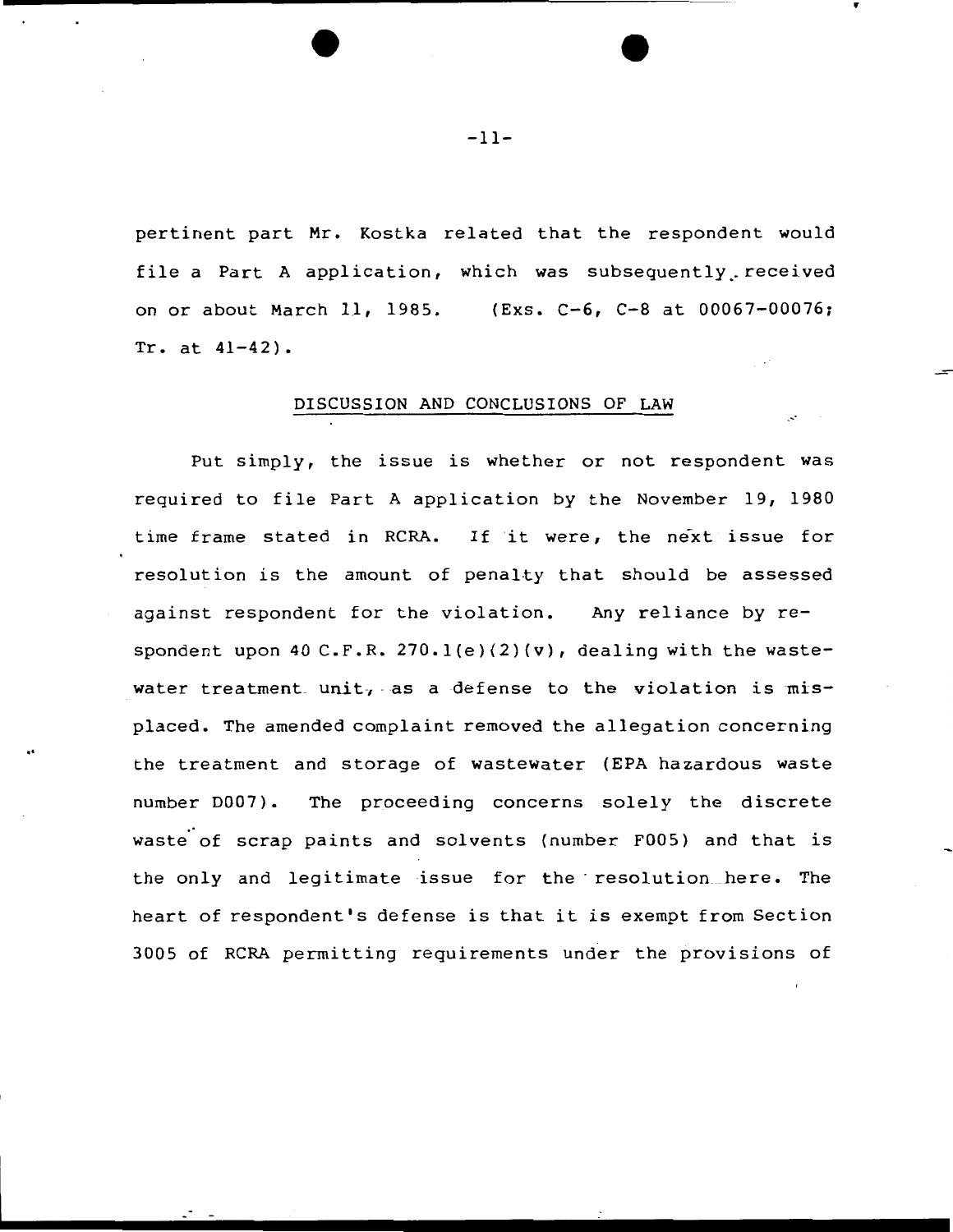40 C.F.R. § 262.34 because it stored hazardous wastes "onsite" for less than 90 days. The aforementioned *:* Section reads:

> (a) A generator may accumulate hazardous waste on-site for 90 days or less without a permit or without having interim status.  $\ddotsc$

The term "on-site" is defined in 40 C.F.R. § 260.10.

On-site means the same or geographically  $\epsilon$ contiguous property which may be divided by public or private right-of-way, provid ed the entrance and exit between the properties is at a cross-roads intersection, and access is by crossing as opposed to going along the right-of-way. Non-contiguous properties owned by the same person but connected by a right-of-way which he controls and to which the public does not have  $access,--$ is also considered on-site property. (emphasis supplied).

It is of no legal consequence that respondent viewed the two facilities "as one" with regard to handling waste. The Chicago and Bridgeview facilities were approximately 10 miles apart; they were not geographically contiguous; and they do not come within the above definition of "on-site". It is coneluded that respondent did not store the waste "on-site" and its claim for an exemption for the Bridgeview storage facility

-12-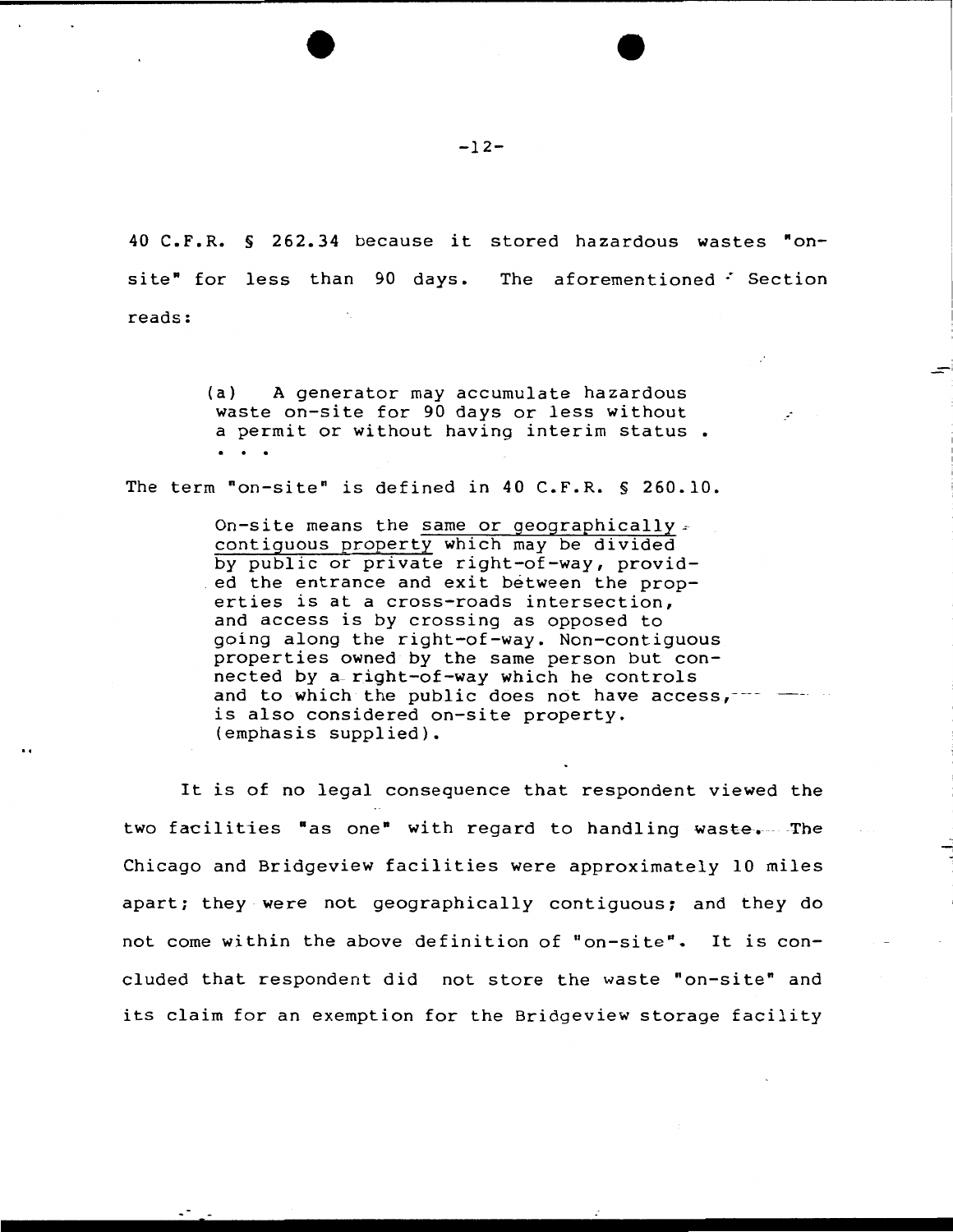under 40 C.F.R. § 262.34 is without legal merit. It is further concluded that respondent is in violation of Section 3005 of RCRA for failure to file timely a Part A application for its Bridgeview facility.

# Appropriateness of Penalty

Complainant seeks a proposed civil penalty of \$9,500, the amount stated in the complaint. Section 3008(a)(3) of RCRA provides, in pertinent part, that in assessing a penalty the Administrator shall take into account the seriousness of the violation and any good faith efforts to comply with applicable requirements. As an additional aid in arriving at penalties, complainant issued a Final RCRA Civil Penalty Policy on May 8, 1984 (Penalty Policy). This document provides internal guidelines to assist complainant's compliance/enforcement personnel in assessing penalties. Using the matrix set out in the Pen alty Policy, concerning the seriousness of the violation, complainant determined that the potential for harm was "moderate" and the extent of deviation to be "major", with a penalty range of \$8,000 to \$10,999. The complainant selected the midpoint of \$9,500 for respondent's failure to submit the Part A application until March 1985. (Exs. C-4 at 00034, C-5; Tr. at 62).

t

-13-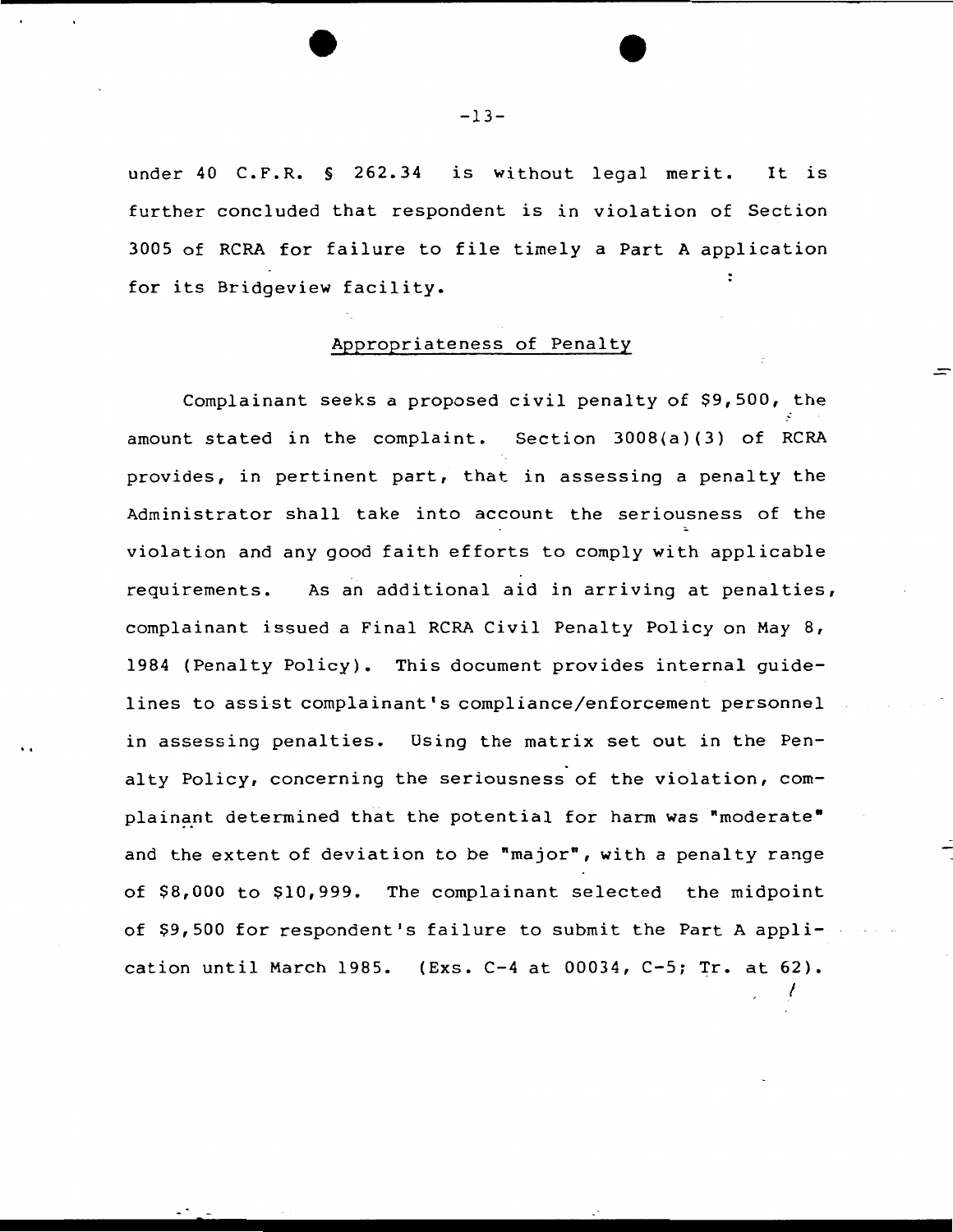Assuming, without necessarily concluding, that the complainant's selection of the "moderate/major" cell was correct concerning the seriousness of the violation, there are other factors to be weighed. The Penalty Policy provides that after  $\mathbf{I}$ determining the appropriate penalty based on gravity,the penalty may be adjusted upwards or downwards to reflect the particular circumstances surrounding the violation. The factors to be considered are:

- 1. Good faith efforts to comply or lack of good faith;
- 2. Degree or willfulness and/or negligence;
- 3. History of noncompliance;

..

- 4. Ability -to pay; or  $\mathcal{L}_{\mathcal{A}}$  , we see that  $\mathcal{L}_{\mathcal{A}}$
- 5. Other unique factors. (Ex. C-4 at 00034).

Good faith, of course, is also mandated for consideration by Section 3008(a)(3). The Penalty Policy provides, however, that no downward adjustment shall be made if good faith efforts to comply primarily consist of coming into compliance. (Ex.  $C-4$ . at 00047). However, good faith, or lack of bad faith, on respondent's part can be found to this extent. It did not engage in a contumacious refusal to submit the Part A application. Rather, it took remedial action when notified by IEPA concern-

 $-14-$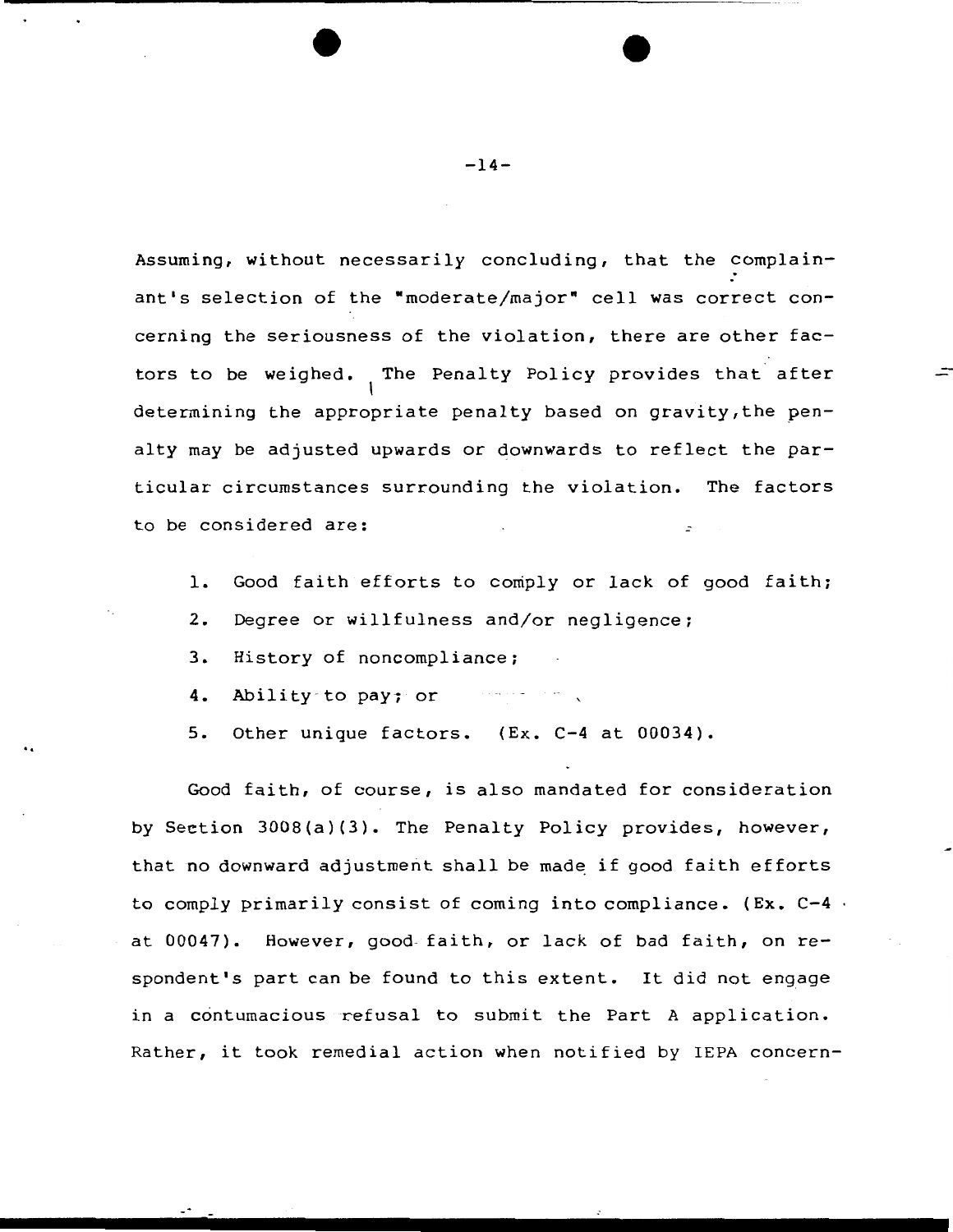ing violations of the IAC. More to the point, however, respondent was laboring under a genuine belief, however wrong, that for reasons mentioned above it did not have to submit the Part A application. This also goes to show a lack of willfulness or negligence on respondent's part for its failure in submitting the Part A application. Concerning respondent's history of compliance, the record is devoid of previous violations RCRA by respondent. There is no question concerning respondent's ability to pay the full penalty of  $$9,500$ , if such amount were deemed appropriate. There is a unique factor in this matter, brought out by respondent (Reply Br. at 2), that bears mentioning and evaluation inasmuch as it goes to the penalty issue. In the complaint, respondent was charged with failure to submit the Part A application regarding two waste streams. One of these involved spent solvents, the subject of the hearing and the other concerned storing process wastewaters. The total proposed penalty assessed was for \$9, 500. However, when the complaint was amended at the inception of the hearing, withdrawing the allegation concerning wastewater no change was made in the penalty sought. Logic and equity would dictate that if

-15-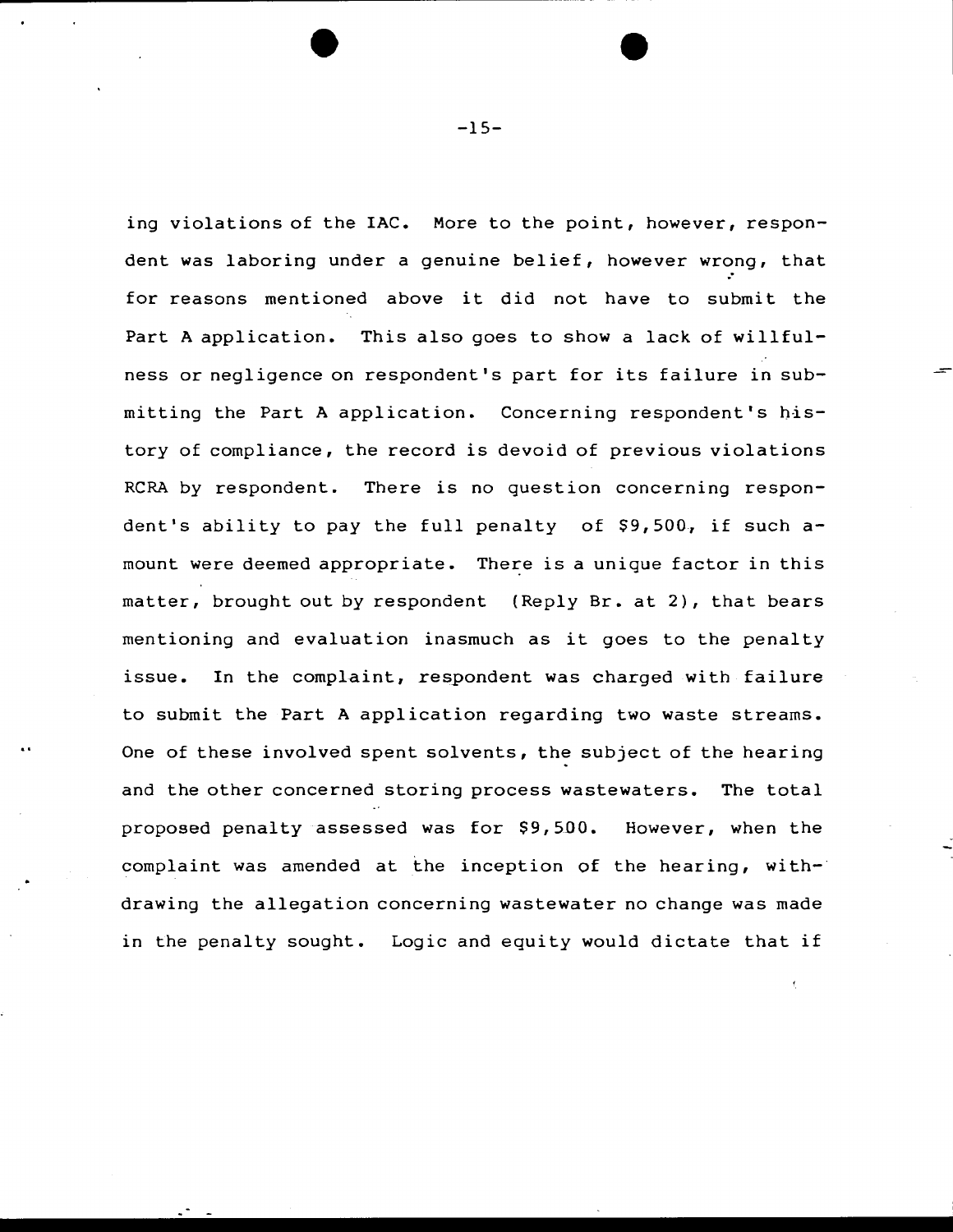complainant goes forward with one instead of two allegations, then the penalty should be something less then the proposed \$9,500.

Taking into consideration the pertinent Section of RCRA, the Penalty Policy, and the facts of this case, a condign penalty in this matter would be the amount of \$6,000.

#### ORDER \*

Pursuant to Section 3008 of the Resource Conservation and Recovery Act, 42 U.S.C. §6928, the following order is entered against respondent Amsted Industries, Inc., Litho-Strip Division.

I. A civil penalty in the amount of \$6,000 is assessed against the respondent Amsted Industries, Inc., Litho-Strip Division.

..

II. Payment of the full amount of the civil penalty assessed shall be made within sixty (60) days after receipt of

 $\cdot$  .

Unless an appeal is taken pursuant to 40 C.F.R. § 22.30, or the Administrator elects to review this decision sua sponte the initial decision shall become the final order of the Administrator. 40 C.F.R. § 22.27(c).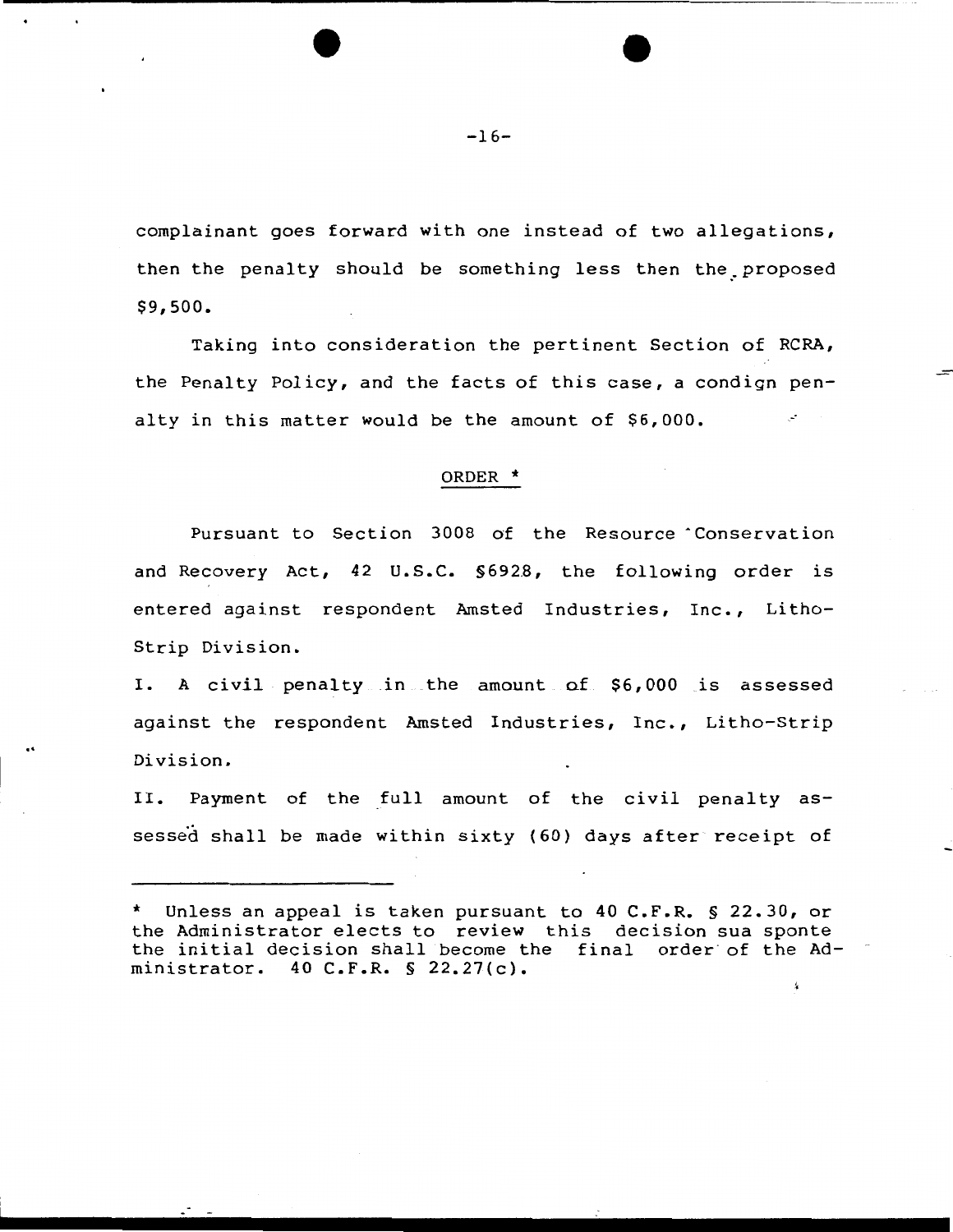the final order, 40 C.F.R. § 22.3l(b), by submitting a certified or cashier's check payable to the Treasurer, of the United States of America, and mailed to: .·

> EPA - Region V (Regional Hearing Clerk) P.O. Box 70753 Chicago, Illinois 60673

III. The following compliance order is also entered against respondent. To the extent not already done, respondent shall:

A. Within 30 days of receipt of this Order, cease all treatment, storage or disposal of any hazardous waste, except such treatment and storage at the facility as shall be in complete compliance with the Standards Applicable to Owners and Operators of Hazardous Waste Treatment, Storage and Disposal Facilities, 35 III. Adm. Code Part 725, and

B. Within 30 days of receipt of this Order, cease all generation of hazardous wastes; except as shall be in complete compliance with the Standards Applicable to Owners and Operators of Hazardous Waste Generating Facilities, codified at 35 III. Adm. Code Part 722.

c. Within 30 days of the receipt of this Order, and to the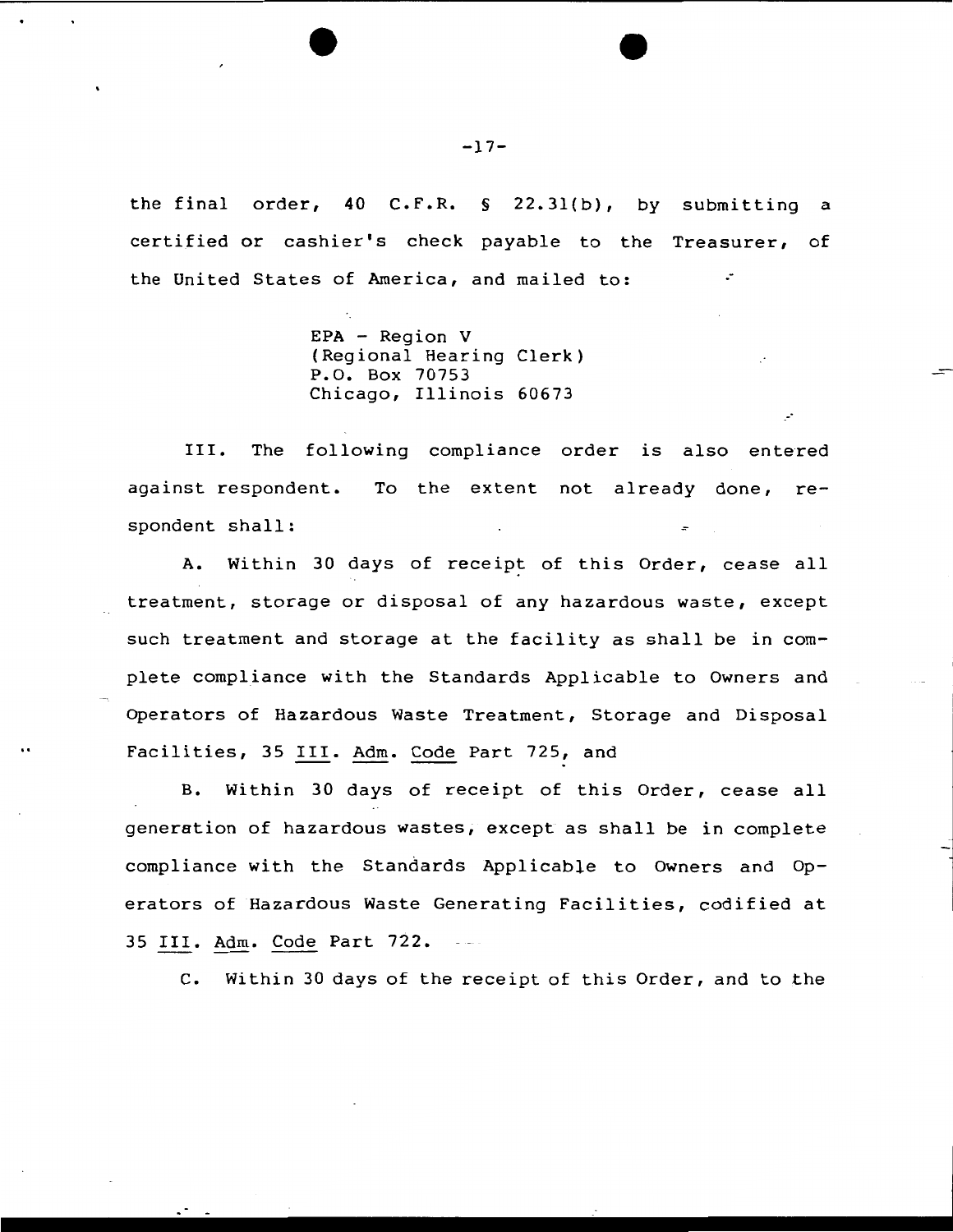extent not already accomplished, respondent shall comply with the following requirements:

1. Establish a detailed written waste analysis plan, as required by 35 III. Adm. Code  $725.113(b)$ .

2. Establish and maintain inspection records and Schedules for safety and emergency equipment and security devices, as required by 35 III. Adm. Code 725.115(b).

3. Establish and maintain personnel training records for personnel involved in hazardous waste management, as required by 35 III. Adm. Code 725.116.

4. Establish and maintain a contingency plan that describes arrangements with local emergency services and submit same to the emergency service organizations, as required by 35 III. Adm. Code 725.152 and 153.

5. Establish and maintain a written operating record at the facility, as required by 35 III. Adm. Code 725.173.

..

6. Establish and maintain a written closure plan that addresses the container storage area, as required by 35 III. Adm. Code 725.212.

7. Establish and maintain a written closure cost estimate, as required by 35 III. Adm. Code 725.242.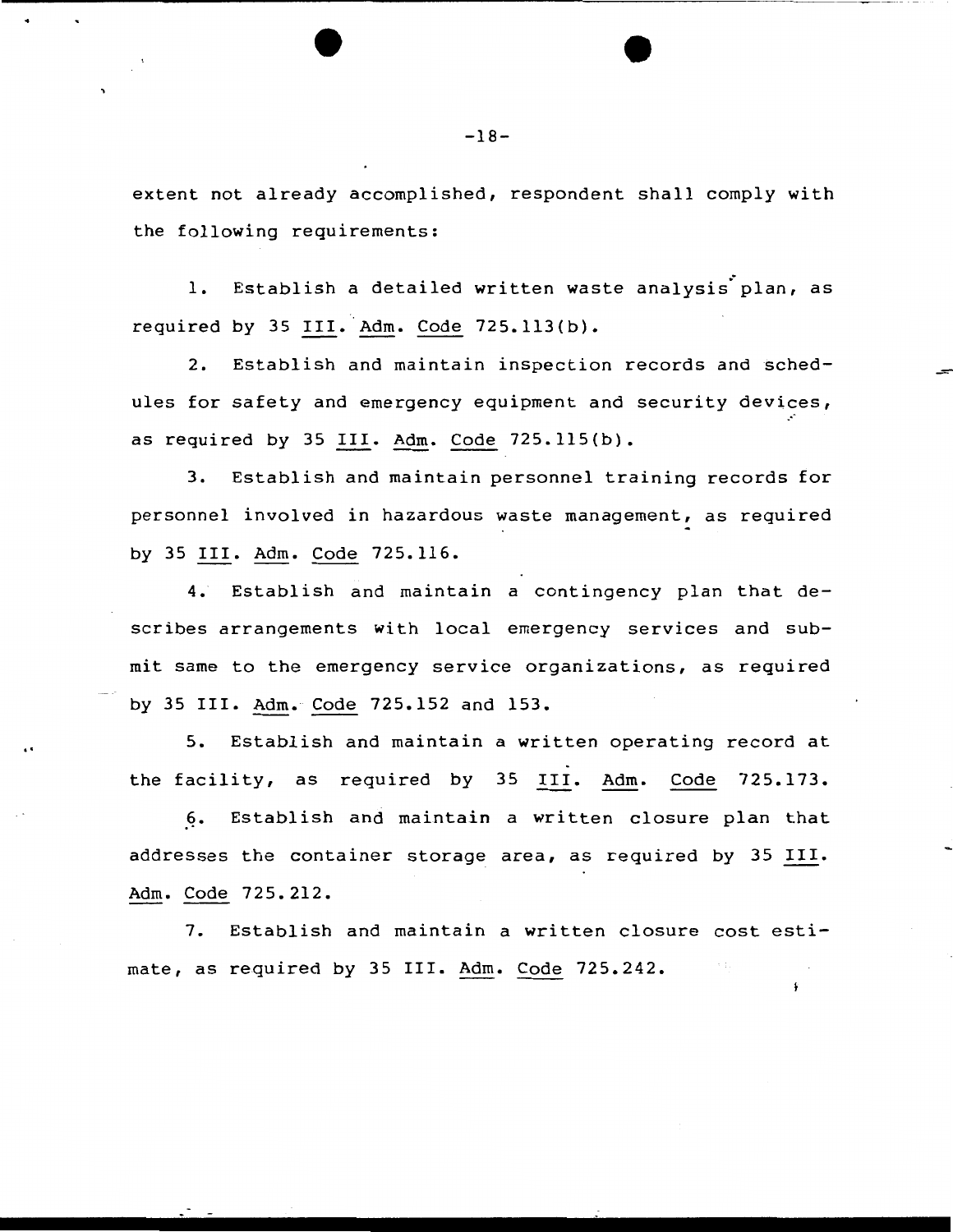8. Establish and maintain financial assurance for closure of the facility, as required by 35 III. Adm. Code 725.243.

9. Demonstrate financial responsibility for bodily injury and property damage to third parties caused by sudden occurrences arising from operation of the facility, as required by 35 III. Adm. Code 725.247.

10. Maintain documentation on all inspections of hazardous waste storage containers on the facility grounds, as required by 35 III. Adm. Code 725.274.

11. Submit an annual report covering all activities involved with the generation of hazardous waste, as required by 35 III. Adm. Code 722.141 •

..

D. Respondent shall fully comply with standards for the u.s. EPA administered hazardous waste permit program found at 40 C.F.R Part 270 and associated procedures for decision making at 40 C.F.R Part 124.

E. The Part A permit application submitted by respondent on March 12, 1985, shall be accepted as if timely filed, pur-

-19-